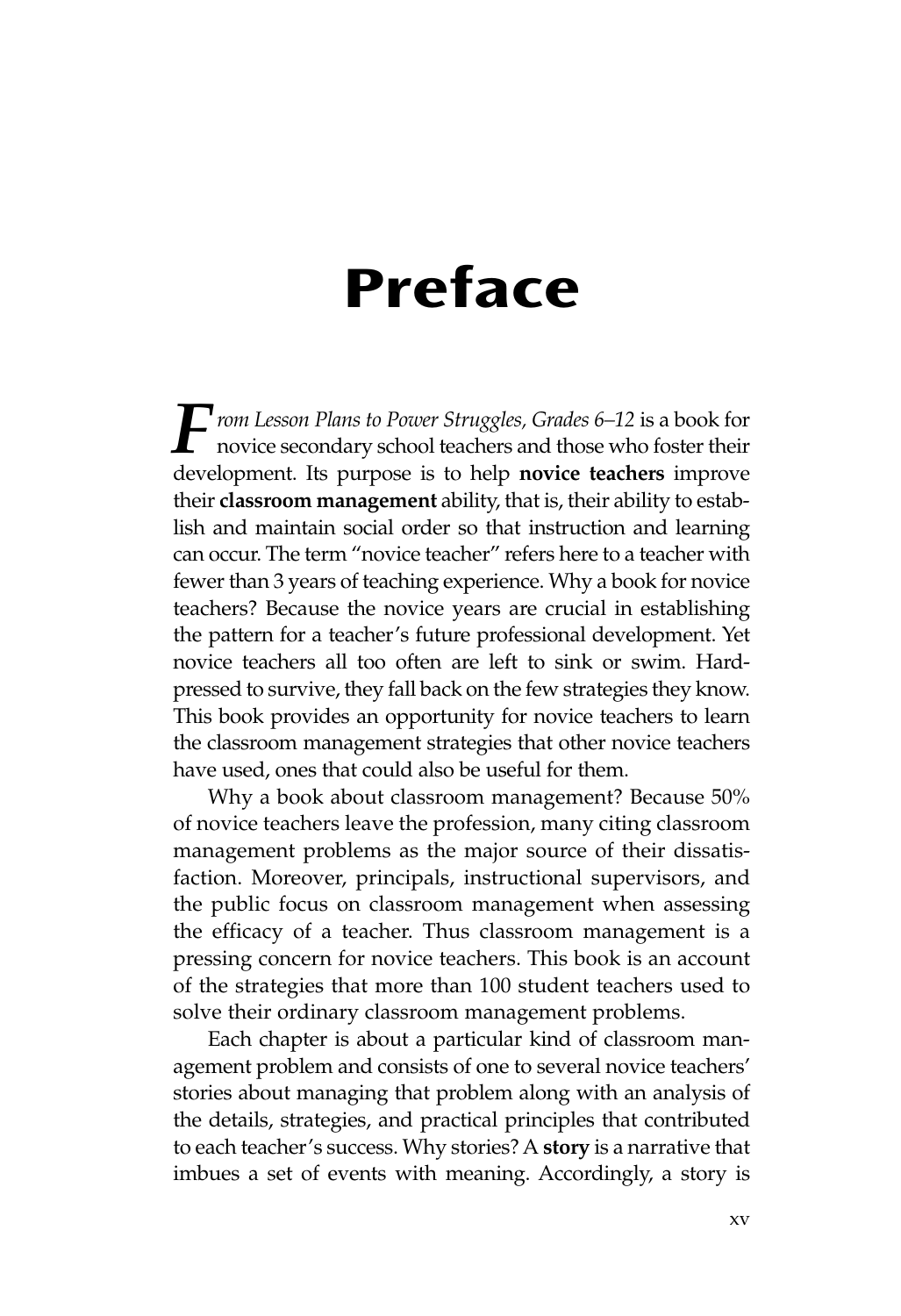both more appealing and more memorable than a list of strategies or principles for informing the immediate decisions in managing a classroom.

Second, whereas a list embodies **theoretical knowledge,** a story embodies **practical knowledge.** Novice teachers already have the theoretical knowledge to teach. That's the knowledge they constructed during their teacher preparation coursework, the knowledge expressed in generalizations. What they need is practical knowledge, that is, experiential knowledge, the knowledge that is bound up in the perception of details, the knowledge that is concrete and directly applicable to practice. By attending to others' stories about teaching, novice teachers transform their theoretical knowledge into practical knowledge. That's why stories are the next best thing to experience.

Why stories about novice teachers? Because the knowledge base of a novice is different from that of an expert. Not only do their respective repertoires of strategic knowledge differ, but the way they each perceive and define a problem differs as well. Accordingly, the strategies that a seasoned teacher would use and recommend are not necessarily helpful to a novice teacher, who cannot yet identify the dynamics within a classroom as the seasoned teacher does. In short, novice teachers need their own strategies to solve their own problems.

Second, novice teachers' stories help other novice teachers construct more realistic expectations about managing a classroom. Novice teachers enter the classroom with unrealistic optimism, believing their own personal attributes will shield them from the management problems that vex their peers. The harsh reality of the classroom, however, soon transforms their selfassurance into self-doubt, even shame. Consequently, rather than share their experiences, they retreat into professional isolation. Other novice teachers' stories confirm their experiences, restore their confidence, perhaps even their sense of humor, and help them to construct, along with practical knowledge, realistic expectations for managing their own classroom.

And why stories about student teachers? Because they are the rank novices. If a student teacher can identify a problem, formulate a strategy, and execute that strategy effectively enough at least to alleviate the problem even temporarily, then presumably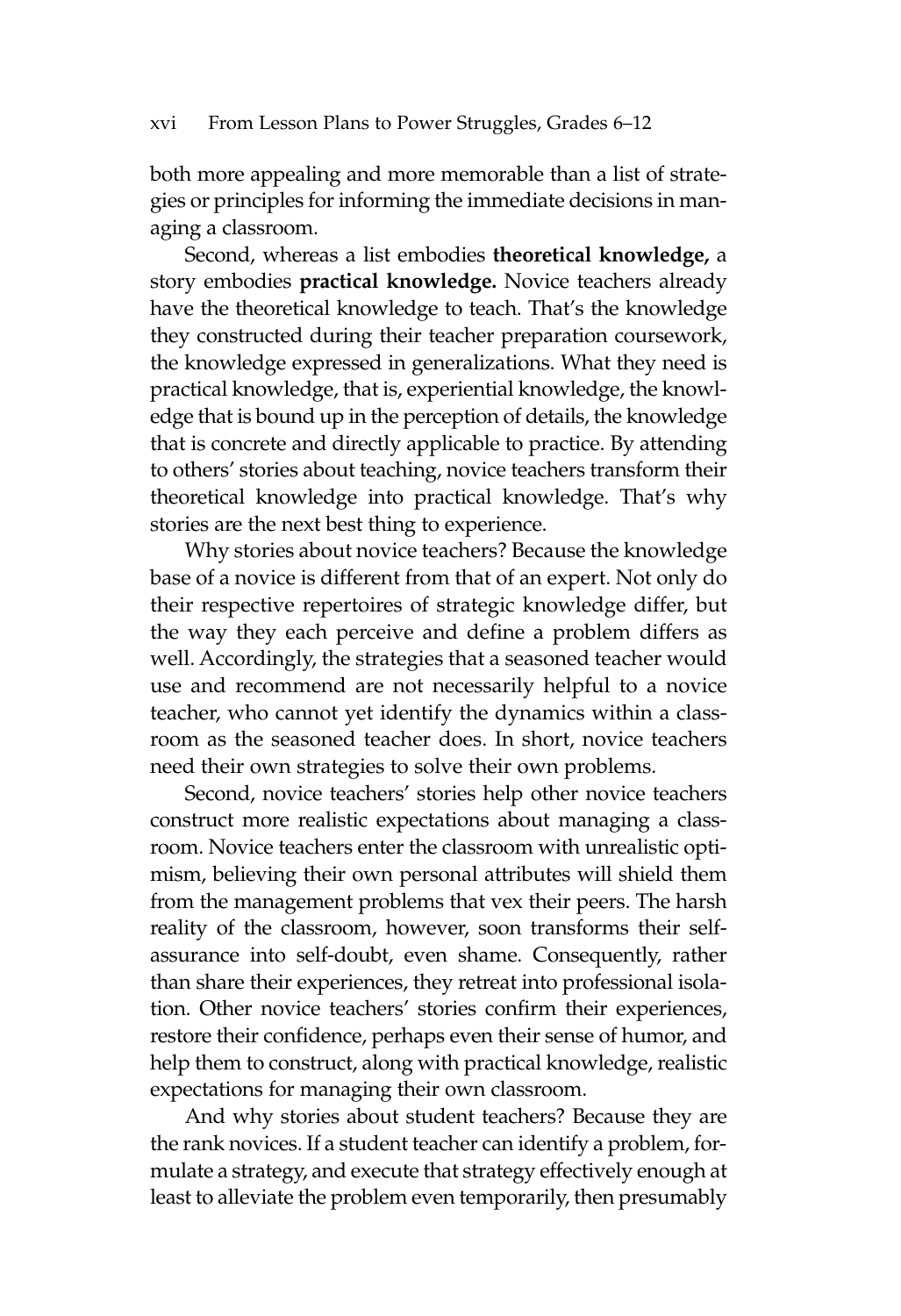another novice teacher with the same problem could recognize the correspondence and execute that same strategy. Thus the stories of other novice teachers, in particular those student teachers who solved a classroom management problem, are the best source of management strategies for another novice teacher.

The student teachers who contributed the stories for this book were preparing to teach in a New York State secondary school. They wrote their stories during their fifth week of teaching in either a rural, suburban, or urban public middle, junior high, or senior high school. Their stories are arranged in chapters according to the kind of problem they each addressed so readers can scan the Table of Contents for a chapter about their own problem.

The chapters are grouped according to whether the problem is a **lesson execution problem** or a **discipline problem.** Teachers' errors cause lesson execution problems. For example, an error in planning, preparing, or executing a lesson can cause directions to be confusing, activities to run short of the allotted time, or lessons to be boring. Each kind of lesson execution problem is assigned to one of the 13 chapters in Part I.

On the other hand, **misbehavior,** behavior the teacher regards as competing with, disrupting, or threatening to disrupt the lesson, can cause a discipline problem. Misbehaviors typically involve one or a few students rather than the entire class. Examples in this book include one or a few students violating a rule, talking a lot, or even cheating, fighting, having a tantrum, or **bullying** another student. Each kind of discipline problem is assigned to one of the 16 chapters in Part II.

Although no clear line divides a lesson execution problem from a discipline problem, and certainly one can exacerbate if not provoke the other, solving a lesson execution problem is simpler than solving a discipline problem. To solve a lesson execution problem, a teacher needs to change only his or her own behavior. On the other hand, treating misbehavior requires effecting a change in at least one student's behavior and often the teacher's as well. The purpose of this book is to help novice teachers effect such changes by providing them, through the stories of other novice teachers, an opportunity to reflect on and expand their own repertoire of classroom management strategies.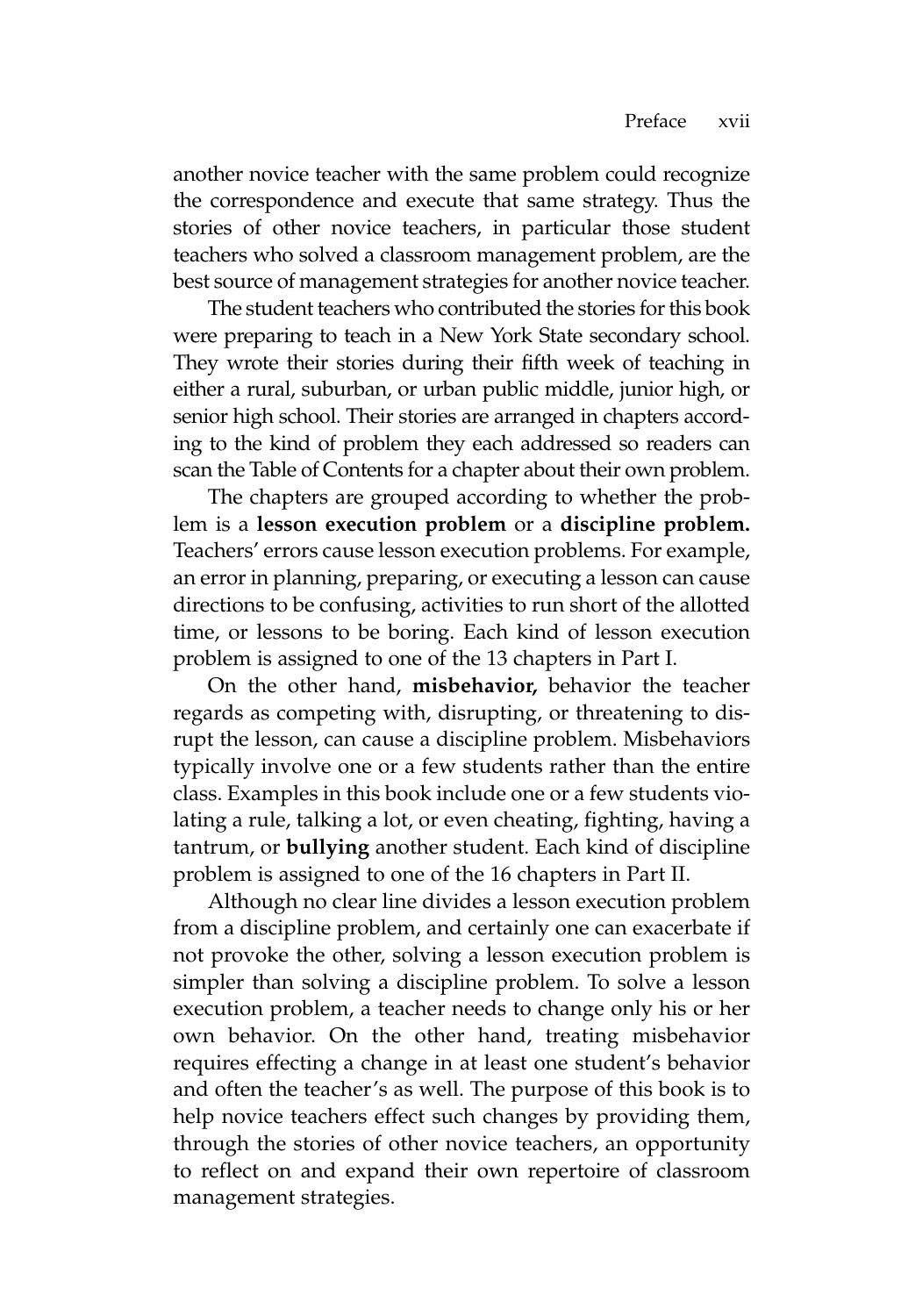xviii——From Lesson Plans to Power Struggles, Grades 6–12

### **PERSPECTIVES ON NOVICE TEACHERS**

Aside from my own perspective on novice teachers, I have relied on the work of Robert V. Bullough, Jr., author of *First-Year Teacher: A Case Study*. Through his compassionate portrayal of Kerrie, a promising first-year middle school teacher, the reader shares in the struggles, quandaries, misconceptions, fears, frustrations, disappointments, and failures as well as the insights, victories, satisfactions, and growth of a novice teacher. Examples of the practical principles I advance that derive from his work include the following:

- *Preparation and organization are crucial to the execution of an activity-based lesson.*
- *Novice teachers have difficulty claiming their power as the authority.*
- *If used consistently, a routine minimizes the time and energy needed to direct a regular classroom event.*

### **ETHICAL PERSPECTIVES**

Teaching is a moral craft. A classroom management strategy must therefore not only promote social order, but the principles that justify its use must exemplify an ethical perspective. The ethical perspectives of the following teacher educators have contributed to my own perspective and guided the formulation of many of the practical principles in this book.

First, according to the late Haim G. Ginott (1972) in *Teacher and Child: A Book for Parents and Teachers*, the teacher is responsible for creating a positive emotional climate for learning and can create such a climate through authentic, solution-oriented (rather than blame-oriented) communication. Some of the practical principles that derive from his work include the following:

- *A teacher should be strict about students' behavior but permissive about their feelings.*
- *Instead of criticizing the actions of their students, teachers can safely express their anger by referring to their own feelings.*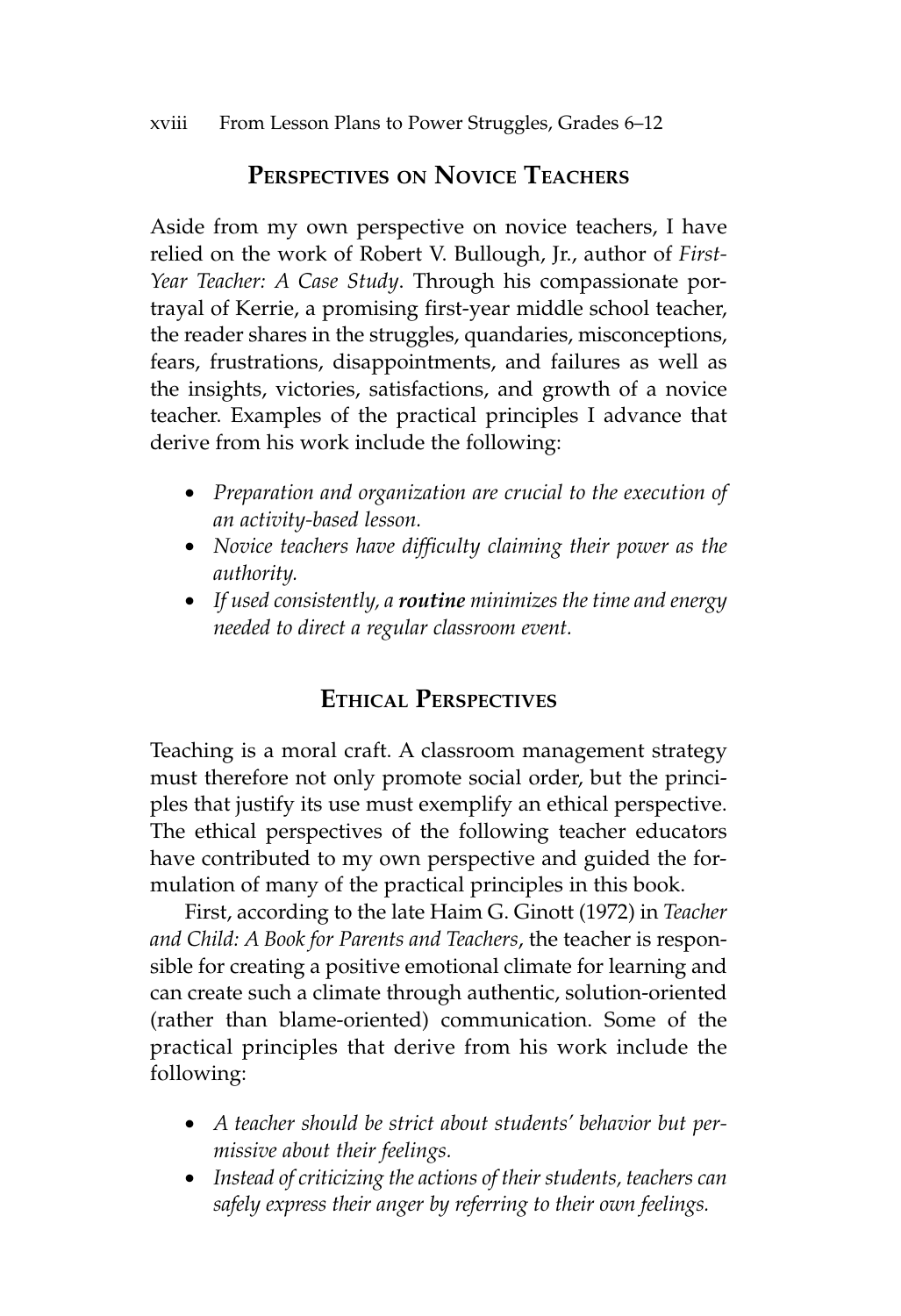Second, Alfie Kohn (2006a), in *Beyond Discipline: From Compliance to Community,* argues that it is better to foster a student's maturity (e.g., moral development, interest in learning, willingness to cooperate, or self-control) than force his or her compliance. Some of the practical principles that derive from his work are as follows:

- *A "working with" rather than a "doing to" approach promotes student maturity.*
- *Using threats (or bribes) to control student behavior undermines any potential for a mutually respectful relationship.*

And third, James Levin and James F. Nolan (2007), in *Principles of Classroom Management: A Professional Decision-Making Model*, advocate using the least intrusive management strategy so students can learn to control their own behavior. Some of the practical principles that derive from their work include these listed below:

- *Teachers need a systematic management plan ranging from subtle to progressively more direct and intrusive interventions.*
- *Rather than impose control, it is better to foster students' self-control.*
- *A private conversation preserves the student's or students' dignity, thereby forestalling a defensive or hostile response.*

Thus the strategies and practical principles in this book are grounded in the experiences, research, and perspectives of notable scholars in teacher education.

## **HOW TO READ THIS BOOK**

You can read this book in one of two ways: by either selecting a chapter for a particular problem or reading the book sequentially. Every chapter can stand alone. Each technical term (or grammatical variant of that term) is printed in a bold font the first time it is used in each chapter and then defined in the glossary. Moreover, the glossary includes an index so readers can locate that term in other chapters (see Glossary and Index of Technical Terms).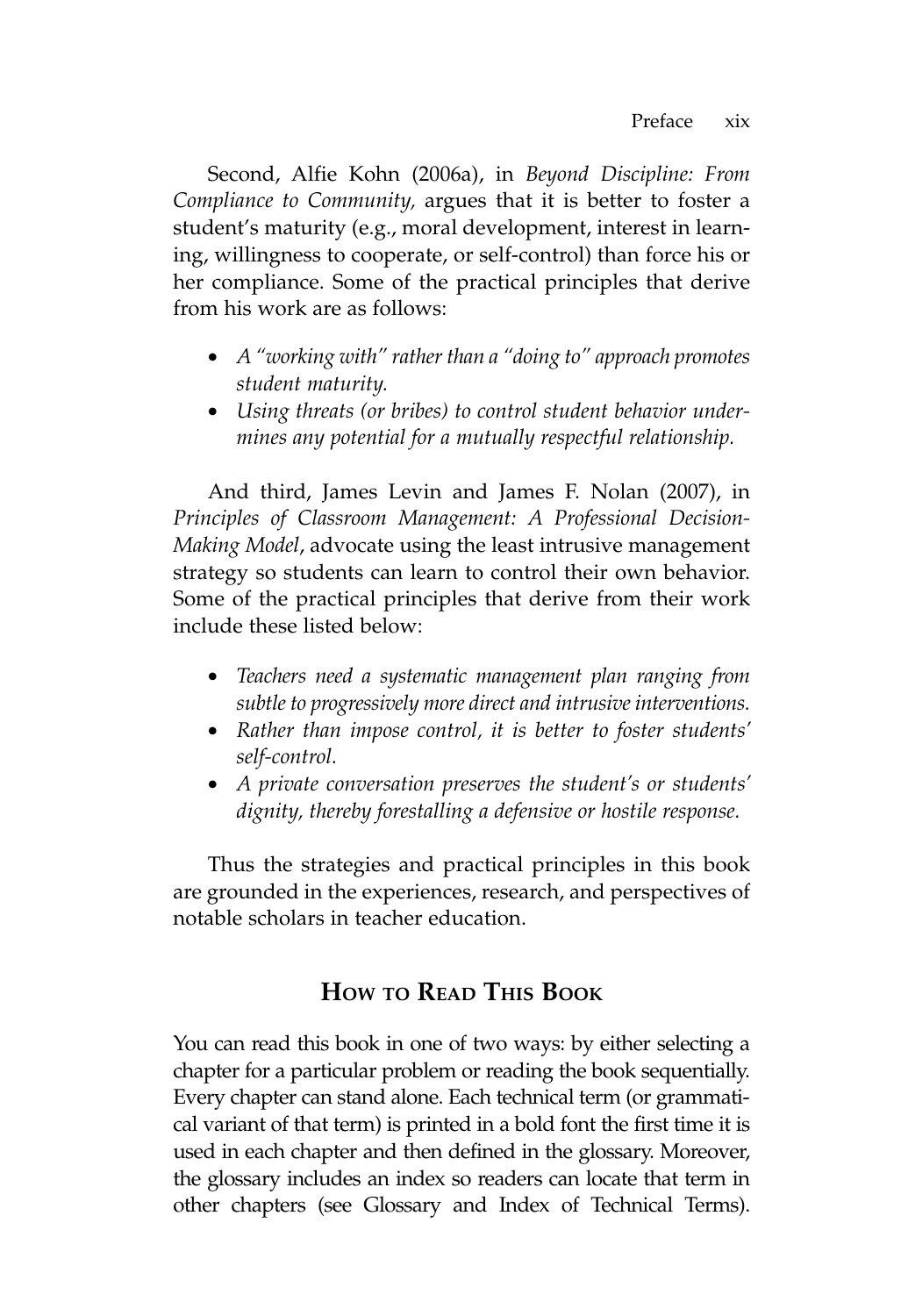Likewise, every practical principle is italicized in each chapter and listed in both the Alphabetical Index of Practical Principles and the Topical Index of Practical Principles. Thus, by selecting a particular chapter, readers can get immediate help for a classroom management problem and, with a little more exploration, elaborate their understanding of a technical term or practical principle.

Each chapter also includes at least one supplementary note about and set of references for a concept related to one or more of the stories. Some references cite the literature in which the concept was first formulated. Others cite contemporary applications of the concept. Thus each chapter also has pointers for further study (see Index of Supplementary Concepts).

Alternatively, reading the book sequentially provides an opportunity to appreciate the range of novice teachers' ordinary problems and strategic options. First, readers can proactively formulate their own management plan, something novice teachers desperately need but, given their unrealistic optimism, neglect to do. Such a management plan would enable them to respond temperately and consistently whenever a rule or routine is challenged.

Second, readers can see how lesson execution problems or strategies interact with discipline problems or strategies. For example, Charlotte's inability to give clear directions (see Charlotte's Story, Chapter 4) prompted some of her students to cheat. Likewise, a teacher can obviate some of a **class clown**'s disruptions (see Chapter 15) by replacing whole-class with small-group learning activities.

Third, readers can recognize the roots common to various problems and accordingly manage them with a common set of strategies. For example, reading about how to manage a class clown (see Chapter 15) can help a novice teacher like Abby (see Abby's Story, Chapter 27) manage a student who persistently seeks her attention.

Whether selecting particular chapters or reading the book sequentially, for each story readers should ask themselves the following questions: How would I respond to this situation? Given the details of the situation, how would I justify my response?